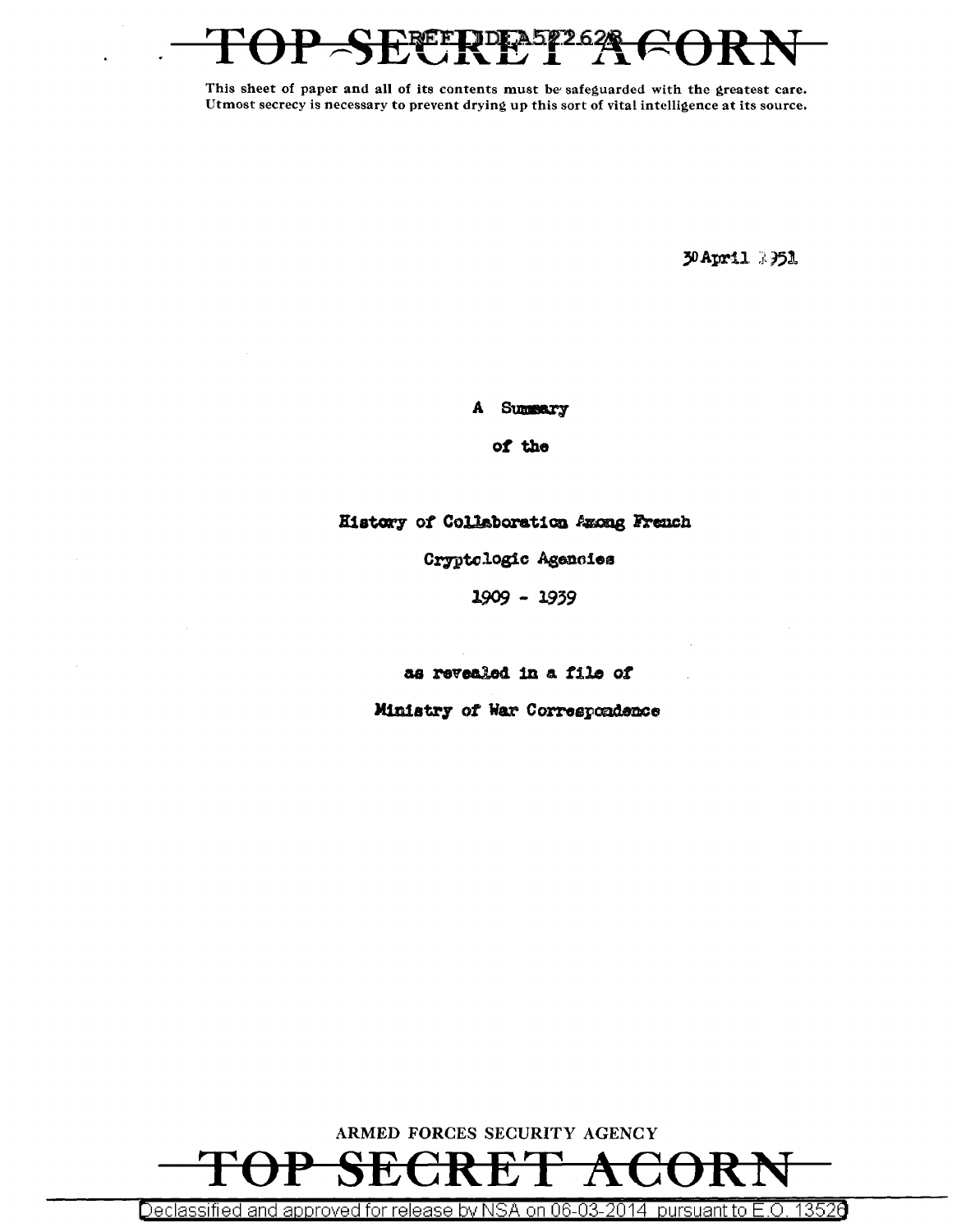Summary of a file of French Ministry of War Correspondence. 1909 to 1939

### Summary:

A collection of documents from the files of the Cryptologic Section, Deuxième Bureau, Army General Staff, Ministry of War has been rapidly examined. The documents deal mostly with organization of the oryptologic services and efforts at collaboration among the services of the several Ministries engaged in cryptologic activities.

Three facts exerge from a study of these papers:

1. The Army Cryptologic Service, from 1909 at least until 1939, understood the need for close collaboration among the several cryptologic Agencies, both for cryptanalytic and crypto-security activities.

2. The other Ministries shared the Army's views and actually joined in fruitful common efforts -- all but the Ministry of Foreign Affairs.

3. Apart from the war years 1914-18, the Ministry of Foreign Affairs steadfastly refused to co-operate with the other services, except in certain limited fields. It was constantly indicted by the Army for its failure to collaborate, and it stands guilty by its own statements of a complete lack of understanding of the way in which the national interest can be served by a unified cryptologic command.

 $\mathbf{r}$ 

ARMED FORCES SECURITY AGENCY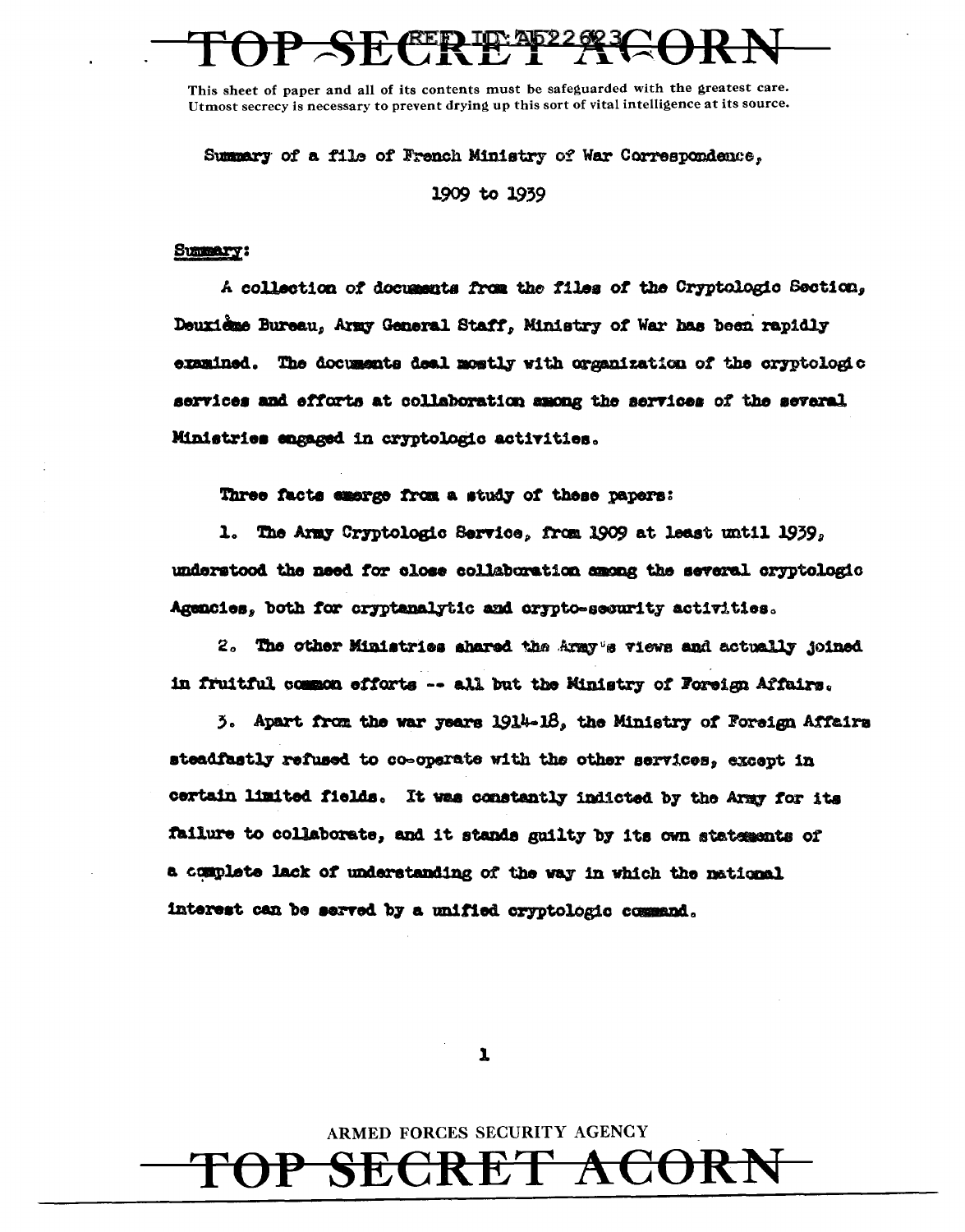Discussion:

On 11 January 1909, the French Minister of War (G. Picquart) addressed to the President of the Republic a letter in which he made the following points:

(a) Certain Ministries and "Grands Services" each have a cryptographic service whose first purpose is to ensure the security of that organization's communications.

(b) Although their problems are analogous, these bureaus work completely alone.

(c) It would be desirable for them to establish such relations as would permit them to exchange views and study certain matters of general interest in common.

(d) To this end, an Interministerial Cryptographic Commission should be established, including representatives of each of the separate bureaus.

This letter was accompanied by a draft of a decree setting up such a Commission, whose president would be the President of the Military Cryptographic Commission. The draft decree was signed by the Ministers of War, Interior, Navy, Colonies and Public Works (Post, Telephone and Telegraph).

No further documents bearing on the Commission are available, until a report of a meeting, apparently the first, on 14 May 1912. From this report it appears that the President of the Commission had been trying to organize for readiness in case of war a "Comité de déchiffrement" (presumably a cryptanalytic organization) and had invited the

> $\mathbf{2}$ ARMED FORCES SECURITY AGENCY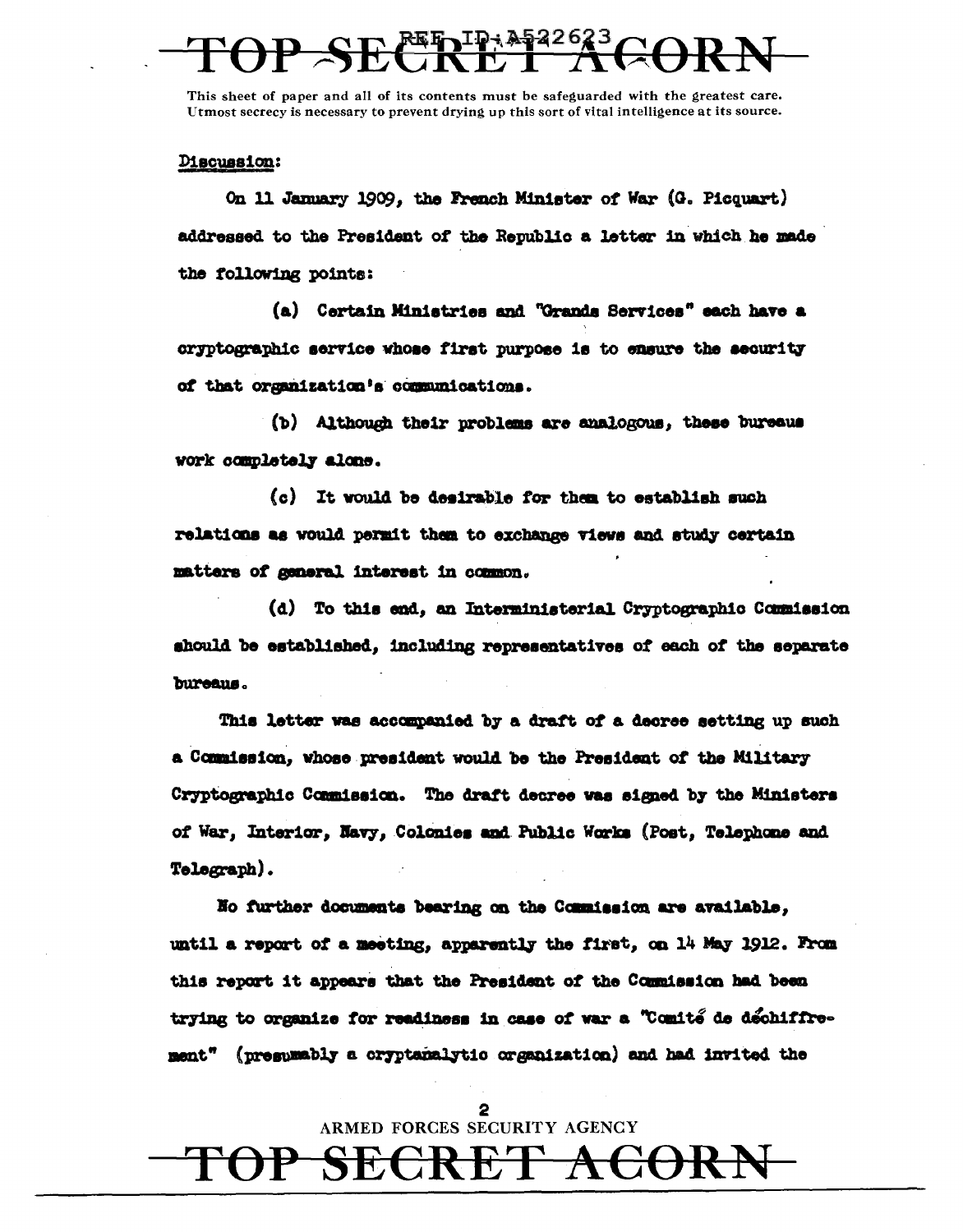## **EERIFAT22623(~)**

This sheet of paper and all of its contents must be safeguarded with the greatest care. Utmost secrecy is necessary to prevent drying up this sort of vital intelligence at its source.

Foreign Ministry to participate. Immediately, the non-cooperative attitude of that Ministry an attitude which was to persist for thirty years, was made manifest. The Foreign Ministry, while it had decided on its representatives, refused to divulge their names or order them to join the committee until "the moment of need". The Commission decided that it could not wait for that moment to begin to create so complex an organization, and proceeded to take steps in that direction without the cooperation of the Quai d'Orsay. A small group of men intended to form the mucleus of a cryptologic organization in the event of war was, therefore, given instruction in cryptanalysis.

The Interministerial Commission met periodically from May 1912 to June 1914. (Its next, and probably last meeting took place in April 1922).

By the middle of 1916, two years after the beginning of the war, on the evidence of an unidentified member of the staff of the French General. Headquarters, there were five separate cryptanalytic agencies functioning: in the Foreign Ministry, in the War Ministry, at GHQ, in the Sûrete Génerale and in the Naval Ministry. Some degree of collaboration existed among certain of these bureaus, but for the most part they operated independently in spite of continuing efforts by the War Ministry to bring about closer relations.

Although there is evidence only of an imperfect kind of collaboration between the Army and the Foreign Ministry during the war in the documents, a letter on 20 December 1918 on War Ministry letter head indicates that the writer and the head of the Foreign Ministry Cryptographic Sarvice, M. Hermitte, had worked closely together during the war. The writer, however, feared that isolationist sentiment, strong in the

ARMED FORCES SECURITY AGENCY

Kt

<del>ACORP</del>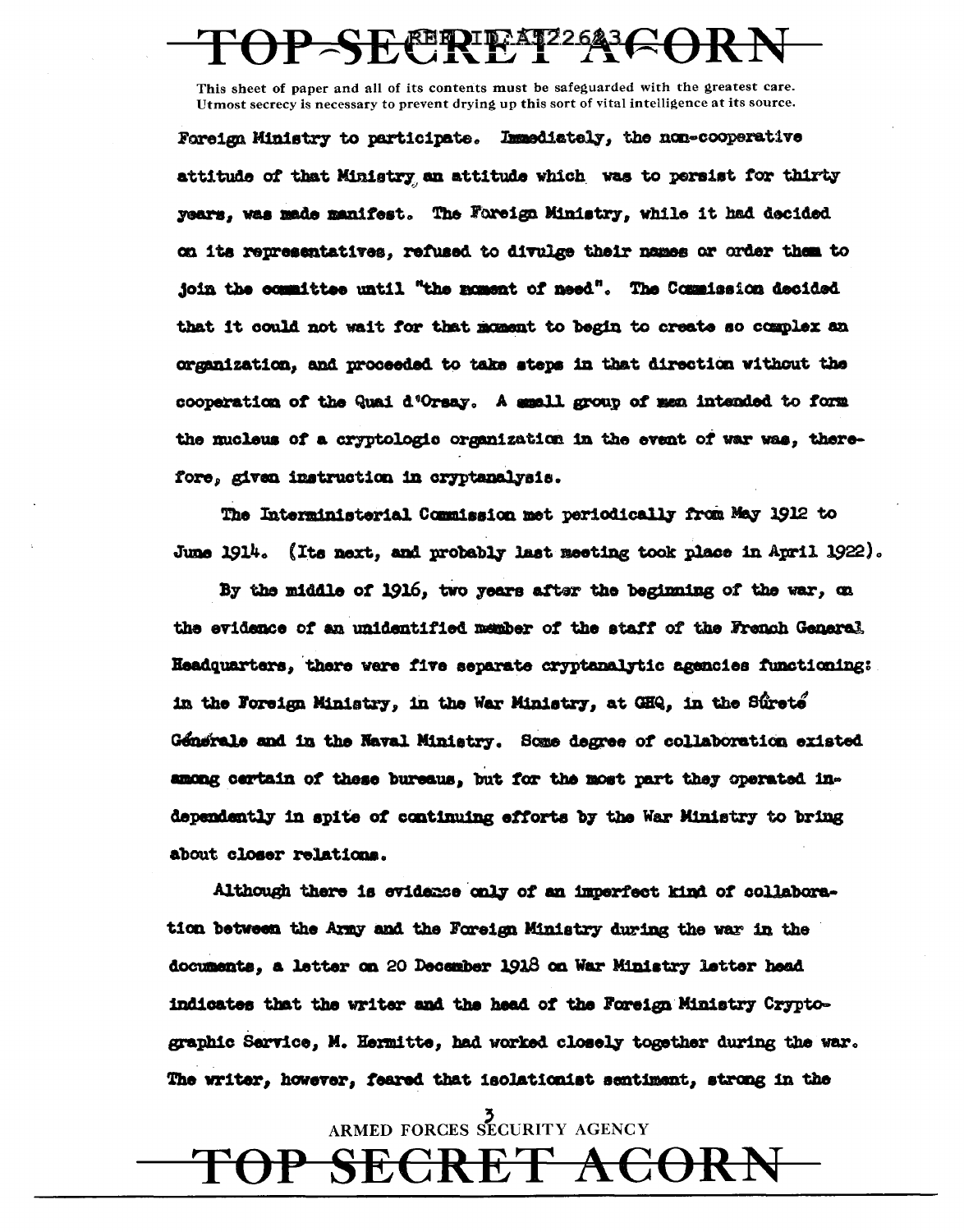# $\frac{10.2322626}{1}$

This sheet of paper and all of its contents must be safeguarded with the greatest care. Utmost secrecy is necessary to prevent drying up this sort of vital intelligence at its source.

Quai d'Orsay, would load to a rupture in this relationship, so important during the period of peace negotiations.

Again in December 1919, the War Ministry proposed a centralization of effort, which the Foreign Ministry rejected completely on 4 January 1920, saying that "the arguments of war-time can not ... be invoked in time of peace for the joining of similar services which heaceforth have to occupy themselves with texts of quite different character which are of interest to our respective Departments".

The history of the twenty years following is a continuous story of efforts to create an organization for cryptologic collaboration, with each attempt being balked by the refusal of the Ministry of Foreign Affairs to participate in any real pooling of resources other than exchange of some traffic and, for a time, of certain decryptions.

It may be useful in this place to quote from a letter on this subject, dated 4 February 1922, from M. Maginot, then Minister of War, to the Premier, M. Poincare, who was then also the Foreign Minister. (M. Poincare, as one of his first acts on assuming office, had ordered the Foreign Ministry to cease sending any decryptions to the Army.) The note cites the Foreign Ministry's dispatch of 4 January 1920 referred to above, and goes on to say,

"I will ask you to be kind enough to inquire into whether, without speaking of 'concentration' of the Cryptologic Services, there might not be reason to strengthen collaboration among them in a practical way, instead of re-establishing watertight compartments.... The question of specialization of efforts according to the nature of the content can not, indeed, be with utility set forth when what is at issue is not the exploitation of the content of foreign telegrams, but the discovery of their keys: in reality the addresses do not mean very much with respect to the real addressee (the war clearly showed this) and until it has been possible to read a telegram, its content is not known for the purpose of determining which Department it interests. Now at present, as before the war, for lack of an ARMED FORCES SECURITY AGENC

 $\bm{\lambda}$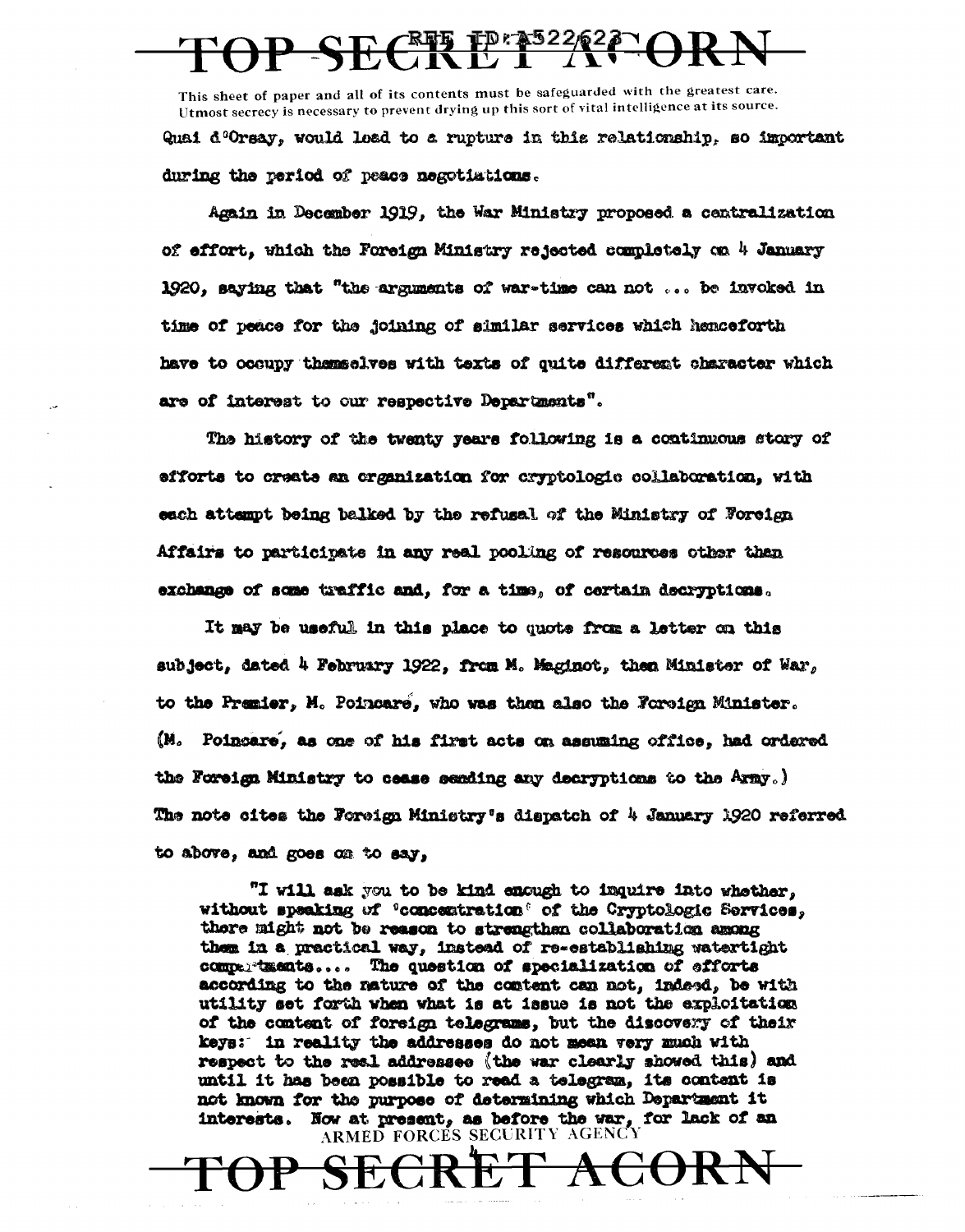# REED TO: 745226270

This sheet of paper and all of its contents must be safeguarded with the greatest care. Utmost secrecy is necessary to prevent drying up this sort of vital intelligence at its source.

over-all direction or of an understanding among the chiefs of the Crypiclogic Services, it is easy to prove that certain materials which reach a Ministry, through the Intelligence Service, for example, remain unused without a serious effort's being made to get out of them all they can yield, since the existence of the needed texts or of complementary information is not always well known to the service that holds these materials".

In a note "meant to be read to the Interministerial Cryptographic Commission," of 4 August 1922, the author (presumably Colonel Givierge) cites this letter and states that the Foreign Ministry did not reply to it. He goes on to say,

We have, at War and Navy, important information concerning certain foreign cryptographic systems. We have frequently communicated this information to the Foreign Ministry without having been able to go on with its exploitstion -- furthermore, it seems that the Department in question, for lank of personnel, allows a large part of the material 

In response to such pleas for community of effort, the persunial attitude of the Foreign Ministry on the subject of collaboration is clearly set forth in the following unsigned note of  $8$  June 1939.

> "Note on the subject of a plan for Centralization of cryptanalytic efforts in time of war.

" During a recent session of the bi-monthly meeting of the Heads of the Cryptanalytic service, the question of the creation for wartime of a higher central bureau of cryptanalysis was brought up.

" This bureau would be charged with proceeding to studies for the discovery of the exerypting methods used abroad and with furnishing to the special cryptanalytic bureaus general information susceptible of facilitating their work for them.

" The body envisaged seems to answer a need for the Ministries of National Defense proper: War, Mavy and Air. From the close relationship of the objects of the activity of these departments, as well as from the similarity of the methods employed by the Military Administrations, it follows in fact that a pooling of studies and results is undeniably useful.

<del>SECRET ACOR</del>

ARMED FORCES SECURITY AGENCY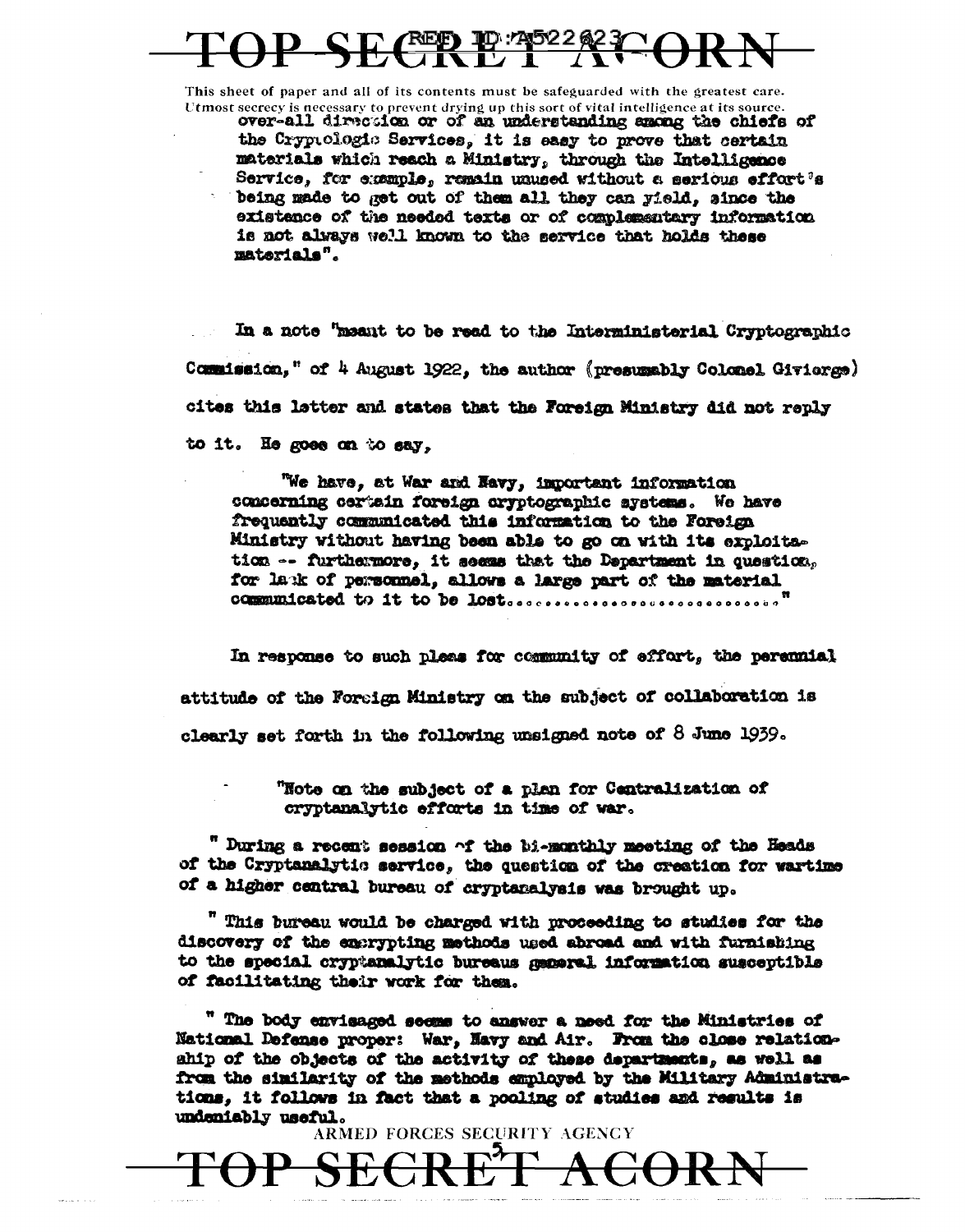## 七峰也

This sheet of paper and all of its contents must be safeguarded with the greatest care. Utmost secrecy is necessary to prevent drying up this sort of vital intelligence at its source.

The same is not true for the Ministry of Foreign Affeirs, whose domain is differentisted by definition from that of the aforementioned Departments, while at the same time remaining linked by the common goal pursued. Because the concrypting methods used by the diplomatic and the military authorities are most dissimilar, and also because the Foreign Affairs cryptemalytic bureau has never concerned itself with military systems, the centralization cannot, in principle, procure the same banefit for it.

It is nonstheless true, incidentally, that the liaison, then the collaboration, already established between the cryptanalytic bureaus have given results for certain consular codes. These codes in fact cover texts which scretimes contain intelligence useful to the Ministries of National Defense.

It is worth noting, moreover, that when it is a quostion of complicated methods, the most capable specialists succeed generally in learning how they work only at the cost of long researches.

" However that may be, the cryptanalytic bureau of the Ministry of Foreign Affairs is functioning at the moment, as a result of various circumstances, only with an extremely reduced personnel. Efforts are being made to reinforce it but at present that bureau would find it absolutely impossible to detach a useful member to the Central Bureau without paralyzing its own activities -- a result which is obviously contrary to the goal sought.

" The Ministry of Foreign Affairs could therefore envisage, at the beginning of hostilities, only as frequent a liaison as will appear useful.

If later on the munber of personnel in its cryptanalytic bureau should permit, the detachment of a specialist to the Central Bureau might then be contemplated."

### Conclusion:

We have no direct documentary evidence of the situation since 1939 with respect to aryptologic cooperation between the Ministries. From such indirect evidence as the construction of codebooks, methods of encipherment, etc., however, it appears that the pre-World War II situation has not changed. Although there was apparently some forced collaboration during the war when for lack of codebooks of their own

6

ARMED FORCES SECURITY AGENCY

SECRET AC